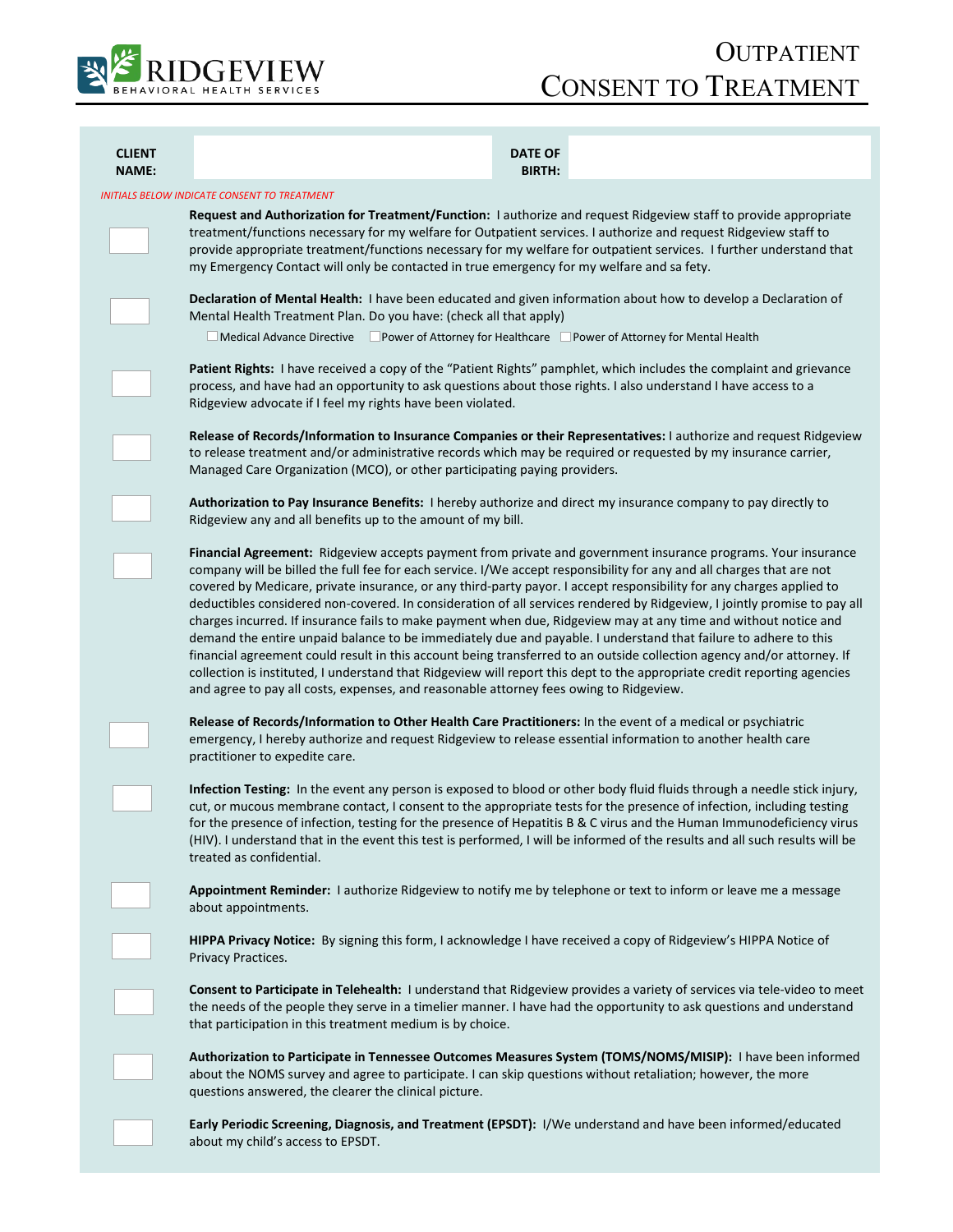

## PATIENT NOTICE OF PRIVACY PRACTICES

As Required by the Privacy Regulations Created as a Result of the Health Insurance Portability and Accountability Act of 1996-(HIPAA), Health Information Technology for Economic and Clinical Health Act (HITECH Act), and associated regulations and amendments

## **THIS NOTICE DESCRIBES HOW MEDICAL INFORMATION ABOUT YOU MAY BE USED OR DISCLOSED AND HOW YOU CAN GET ACCESS TO THIS INFORMATION.**

Please review this carefully. If you have questions, please contact the Ridgeview Director of Compliance at 865-482-1076.

# WHAT IS PROTECTED HEALTH INFORMATION ("PHI")

PHI is information that individually identifies you. We create a record or get from you or from another health care provider, health plan, your employer, or a health care clearinghouse that relates to:

- Your past, present, or future physical or mental health or conditions,
- The provision of health care to you, or
- The past, present, or future payment for your health care.

## HOW WE MAY USE AND DISCLOSE YOUR PHI

## **We may use and disclose your PHI in the following circumstances:**

- **Treatment.** We may use or disclose your PHI to give you psychiatric / medical treatment or services and to manage and coordinate your psychiatric / medical care. For example, your PHI may be provided to a physician or other health care provider (e.g., a specialist or laboratory) to whom you have been referred to ensure that the physician or other health care provider has the necessary information to diagnose or treat you or provide you with a service. With your written permission, we may release your health care information, including psychotherapy notes and substance use information to outside providers, such as your primary acre physician, your family or others involved in your care.
- **Payment.** We may use and disclose your PHI so that we can bill for the treatment and services you receive from us and can collect payment from you, a health plan, or a third party. This use and disclosure may include certain activities that your health insurance plan may undertake before it approves or pays for the health care services we recommend for you, such as making a determination of eligibility or coverage for insurance benefits, reviewing services provided to you for medical necessity, and undertaking utilization review activities. For example, we may need to give your health plan information about your treatment in order for your health plan to agree to pay for that treatment or pay for certain medications.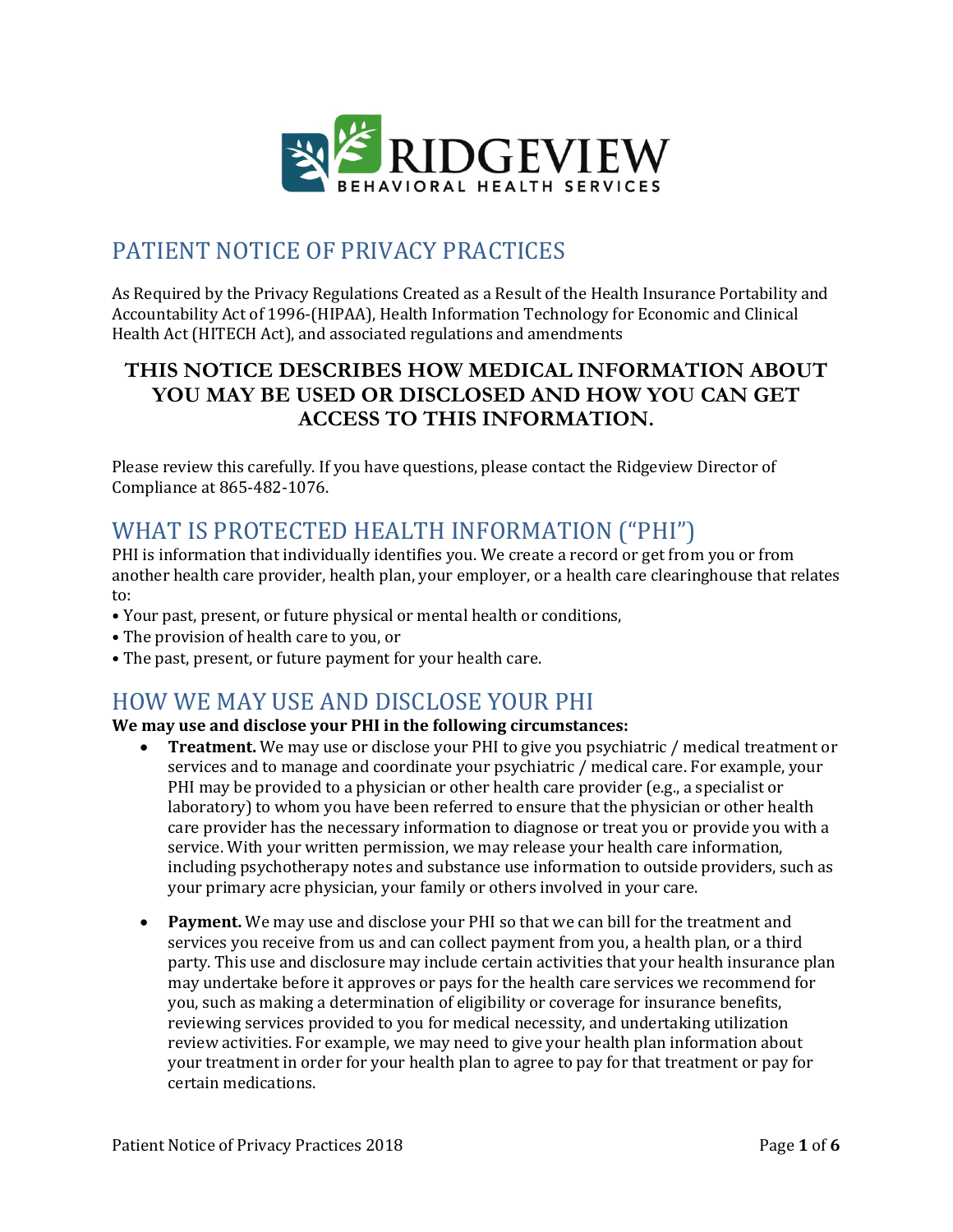- **Health Care Operations.** We may use and disclose PHI for our health care operations. For example, we may use your PHI to internally review the quality of the treatment and services you receive and to evaluate the performance of our team members in caring for you. We also may disclose information to physicians, nurses, medical technicians, medical students, and other authorized personnel for educational and learning purposes.
- **Appointment Reminders/Treatment Alternatives/Health-Related Benefits and Services.** We may use and disclose PHI to contact you to remind you that you have an appointment for medical care, or to contact you to tell you about possible treatment options or alternatives or health related benefits and services that may be of interest to you.
- **Minors**. We may disclose the PHI of minor children to their parents or guardians unless such disclosure is otherwise prohibited by law. Patients age sixteen and older have the right to privacy of their protected healthcare information and must give consent for its release.
- **Research.** We may use and disclose your PHI for research purposes, but we will only do that if the research has been specially approved by an authorized institutional review board or a privacy board that has reviewed the research proposal and has set up protocols to ensure the privacy of your PHI. We may use and disclose a limited data set that does **not**  contain specific readily identifiable information about you for research. However, we will only disclose the limited data set if we enter into a data use agreement with the recipient who must agree to  $(1)$  use the data set only for the purposes for which it was provided,  $(2)$ ensure the confidentiality and security of the data, and (3) not identify the information or use it to contact any individual.
- **As Required by Law.** We will disclose PHI about you when required to do so by international, federal, state, or local law.
- **To Avert a Serious Threat to Health or Safety.** We may use and disclose PHI when necessary to prevent a serious threat to your health or safety or to the health or safety of others. But we will only disclose the information to someone who may be able to help prevent the threat.
- **Business Associates.** We may disclose PHI to our business associates who perform functions on our behalf or provide us with services if the PHI is necessary for those functions or services. All of our business associates are obligated, under contract with us, to protect the privacy and ensure the security of your PHI.
- **Military and Veterans.** If you are a member of the armed forces, we may disclose PHI as required by military command authorities. We also may disclose PHI to the appropriate foreign military authority if you are a member of a foreign military.
- **Workers' Compensation.** We may use or disclose PHI for workers' compensation or similar programs that provide benefits for work-related injuries or illness.
- **Public Health Risks.** We may disclose PHI for public health activities. This includes disclosures to: (1) a person subject to the jurisdiction of the Food and Drug Administration ("FDA") for purposes related to the quality, safety or effectiveness of an FDA-regulated product or activity; (2) prevent or control disease, injury or disability; (3) report births and deaths; (4) report child abuse or neglect; (5) report reactions to medications or problems with products; (6) notify people of recalls of products they may be using; and (7) a person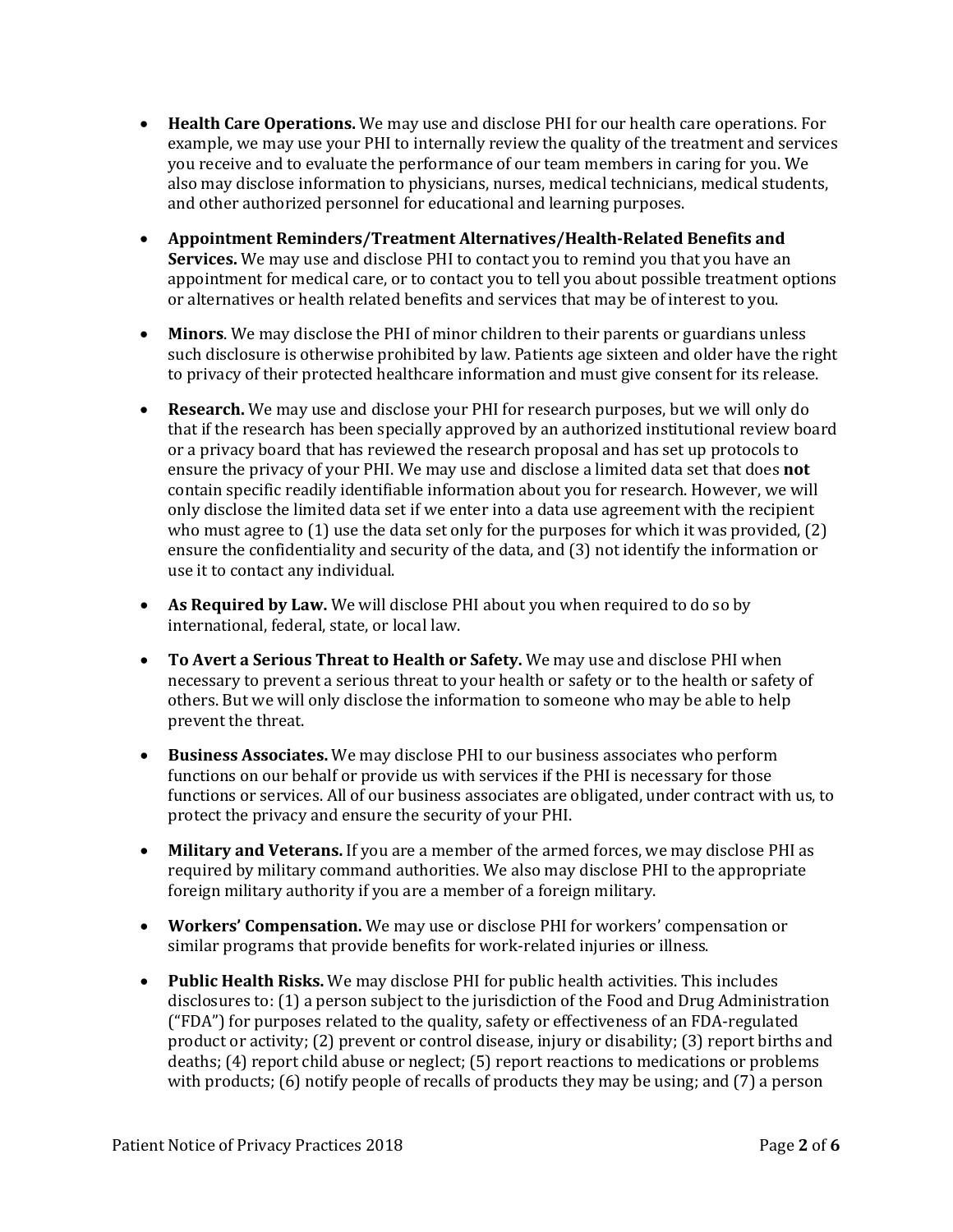who may have been exposed to a disease or may be at risk for contracting or spreading a disease or condition.

- **Abuse, Neglect, or Domestic Violence.** We may disclose PHI to the appropriate government authority if we believe a patient has been the victim of abuse, neglect, or domestic violence and the patient agrees or we are required or authorized by law to make that disclosure.
- **Health Oversight Activities.** We may disclose PHI to a health oversight agency for activities authorized by law. These oversight activities include, for example, audits, investigations, inspections, licensure, and similar activities that are necessary for the government to monitor the health care system, government programs, and compliance with civil rights laws.
- **Data Breach Notification Purposes.** We are required to notify you if any of your personal information is accidently shared. We may use or disclose your PHI to provide legally required notices of unauthorized access to or disclosure of your health information.
- **Lawsuits and Disputes.** If you are involved in a lawsuit or a dispute, we may disclose PHI in response to a court or administrative order. We also may disclose PHI in response to a subpoena, discovery request, or other legal process from someone else involved in the dispute, but only if efforts have been made to tell you about the request or to get an order protecting the information requested. We may also use or disclose your PHI to defend ourselves in the event of a lawsuit.
- **Law Enforcement.** We may disclose PHI, so long as applicable legal requirements are met, for law enforcement purposes. These requirements include:
	- $\circ$  In response to a court order, subpoena, warrant, summons or similar process
	- $\circ$  To identify or locate a suspect or fugitive, material witness or missing person
	- o Information about the victim of a crime, if the victim agrees
	- $\circ$  Information regarding a death that is believed to be the result of criminal conduct
	- o Any criminal conduct at on Ridgeview premises
	- $\circ$  In emergency circumstances, to report a crime, including the location of the crime or the victims, and the description and/or location of the individual who committed the crime.
- **Military Activity and National Security.** If you are involved with military, national security or intelligence activities or if you are in law enforcement custody, we may disclose your PHI to authorized officials so they may carry out their legal duties under the law.
- **Coroners, Medical Examiners, and Funeral Directors.** We may disclose PHI to a coroner, medical examiner, or funeral director so that they can carry out their duties.

# Uses and Disclosures That Require Us to Give You an Opportunity to Object and *Opt Out*

• **Individuals Involved in Your Care.** Unless you object in writing, we may disclose to a member of your family, a relative, a close friend or any other person you identify, your PHI that directly relates to that person's involvement in your health care. If you are unable to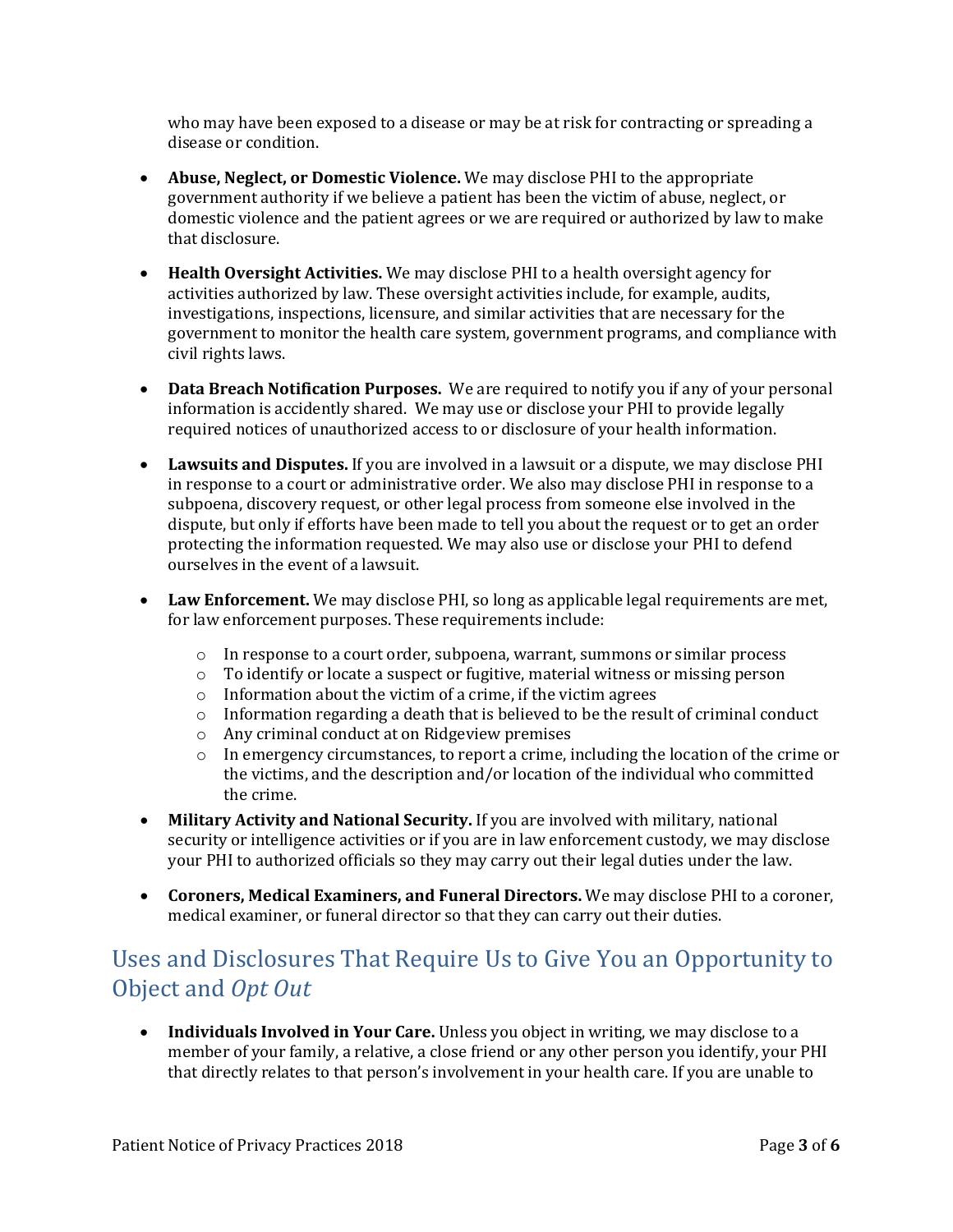agree or object to such a disclosure, we may disclose such information as necessary if we determine that it is in your best interest based on our professional judgment.

- **Payment for Your Care.** Unless you object in writing, you can exercise your rights under HIPAA that your healthcare providers not disclose information about services received when you pay in full out of pocket for the service and refuse to file a claim with your health plan.
- **Disaster Relief.** We may disclose your PHI to disaster relief organizations that seek your PHI to coordinate your care, or notify family and friends of your location or condition in a disaster. We will provide you with an opportunity to agree or object to such a disclosure whenever we practicably can do so.
- **Fundraising Activities.** We may use or disclose your PHI, as necessary, in order to contact you for fundraising activities. You have the right to opt out of receiving fundraising communications.

## Your Written Authorization if Required for Other Uses and **Disclosures**

### **The following uses and disclosures of your PHI will be made only with your written authorization:**

- Most uses and disclosures of psychotherapy notes and or substance use information
- Other uses and disclosures of PHI not covered by this Notice or the laws that apply to us will be made only with your written authorization. If you do give us an authorization, you may revoke it at any time by submitting a written revocation to our Privacy Officer and we will no longer disclose PHI under the authorization. But disclosure that we made in reliance on your authorization before you revoked it will not be affected by the revocation.

## You have the following rights, subject to certain limitations, regarding your PHI:

- **Inspect and Copy.** You have the right to inspect, receive, and copy PHI that may be used to make decisions about your care or payment for your care. We have up to **30 days** to make your PHI available to you and we may charge you a reasonable fee for the costs of copying, mailing or other supplies associated with your request. You can only direct us in writing to submit your PHI to a third party not covered in this notice.. We may deny your request in certain limited circumstances. If we do deny your request, you have the right to have the denial reviewed by a licensed healthcare professional who was not directly involved in the denial of your request, and we will comply with the outcome of the review.
- **Summary or Explanation.** We can also provide you with a summary of your PHI, rather than the entire record, or we can provide you with an explanation of the PHI which has been provided to you, so long as you agree to this alternative form and pay the associated fees.
- **Electronic Copy of Electronic Medical Records.** If your PHI is maintained in an electronic format (known as an electronic medical record or an electronic health record), you have the right to request that an electronic copy of your record be given to you or transmitted to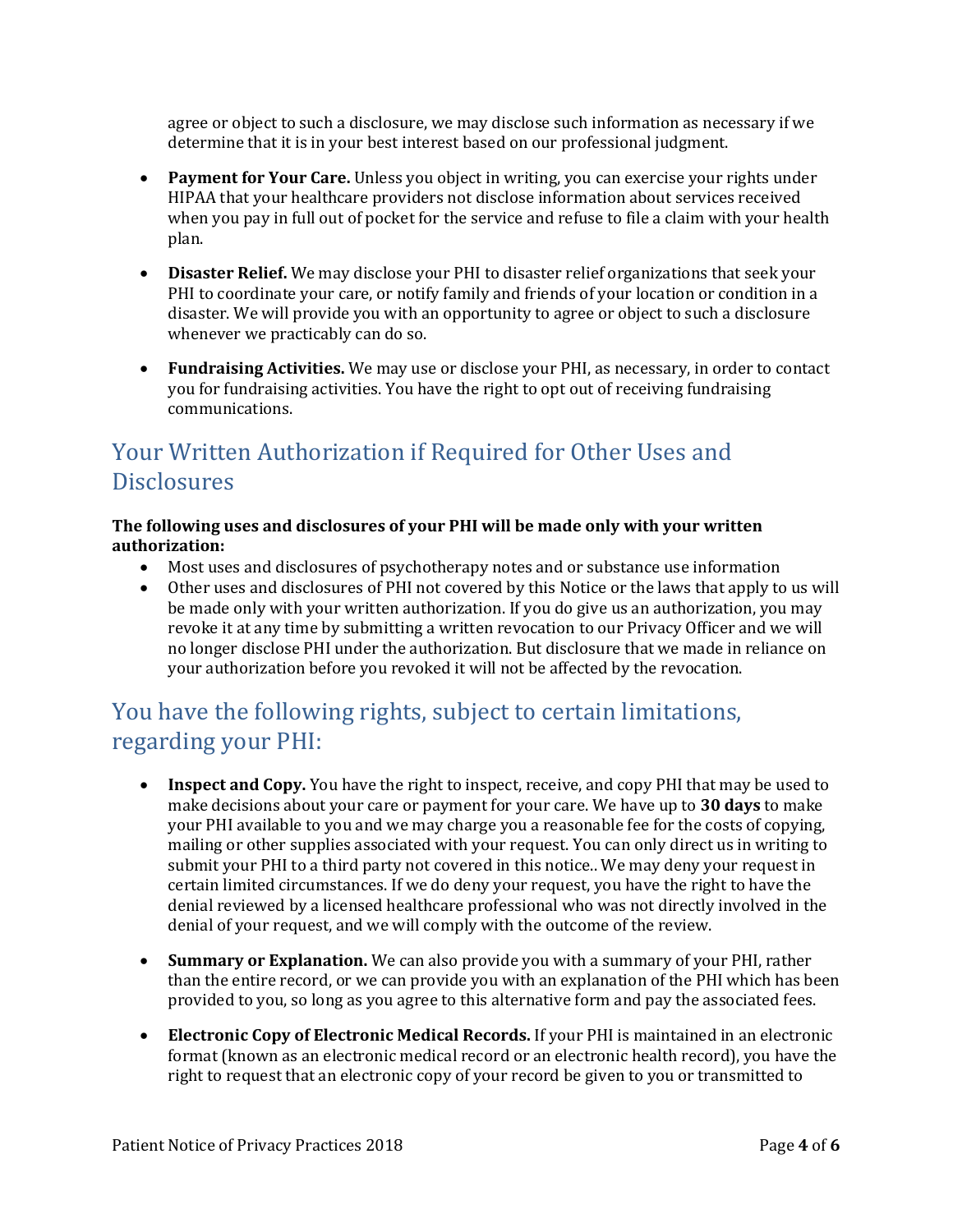another individual or entity. If the PHI is not readily producible in the form or format you request your record will be provided in a readable hard copy form.

- **Receive Notice of a Breach.** You have the right to be notified upon a breach of any of your unsecured PHI.
- **Request Amendments.** If you feel that the PHI we have is incorrect or incomplete, you may ask us to amend the information. You have the right to request an amendment for as long as the information is kept by or for us. A request for amendment must be made in writing to the Privacy Officer at the address provided at the beginning of this Notice and it must tell us the reason for your request. In certain cases, we may deny your request for an amendment. If we deny your request for an amendment, you have the right to file a statement of disagreement with us and we may prepare a rebuttal to your statement and will provide you with a copy of any such rebuttal.
- **Accounting of Disclosures.** You have the right to ask for an "accounting of disclosures," which is a list of the disclosures we made of your PHI. To request this list or accounting of disclosures, you must submit your request in writing to the Privacy Officer.
- **Request Restrictions.** You have the right to request a restriction or limitation on the PHI we use or disclose about you for treatment, payment, or health care operations. We are not required by federal regulation to agree to your request. If we do agree with your request, we will comply unless the information is needed to provide emergency treatment. To request restrictions, you must make your request in writing to the Privacy Officer. Your request must state the specific restriction requested, whether you want to limit our use and/or disclosure; and to whom you want the restriction to apply.
- **Request Confidential Communications.** You have the right to request that we communicate with you only in certain ways to preserve your privacy. For example, you may request that we contact you by mail at a specific address or call you only at your work number. You must make any such request in writing and you must specify how or where we are to contact you.
- **Paper Copy of This Notice.** You have the right to a paper copy of this Notice.
- **Changes to This Notice.** We reserve the right to change this Notice. We reserve the right to make the changed Notice effective for PHI we already have as well as for any PHI we create or receive in the future.
- **Other Disclosures may be made with your written permission**. You may revoke that permission in writing at any time. If you revoke that permission, information will no longer be released. However, we are unable to take back any information released prior to the revocation of that permission. We are required by law to retain records of the care you are provided.

## **Complaints**

If you believe your privacy rights have been violated, you may file a complaint with the Secretary of the U.S. Department of Health and Human Services. To file a complaint with the Secretary, mail it to: Secretary of the U.S. Department of Health and Humans Services, 200 Independence Ave., S.W.,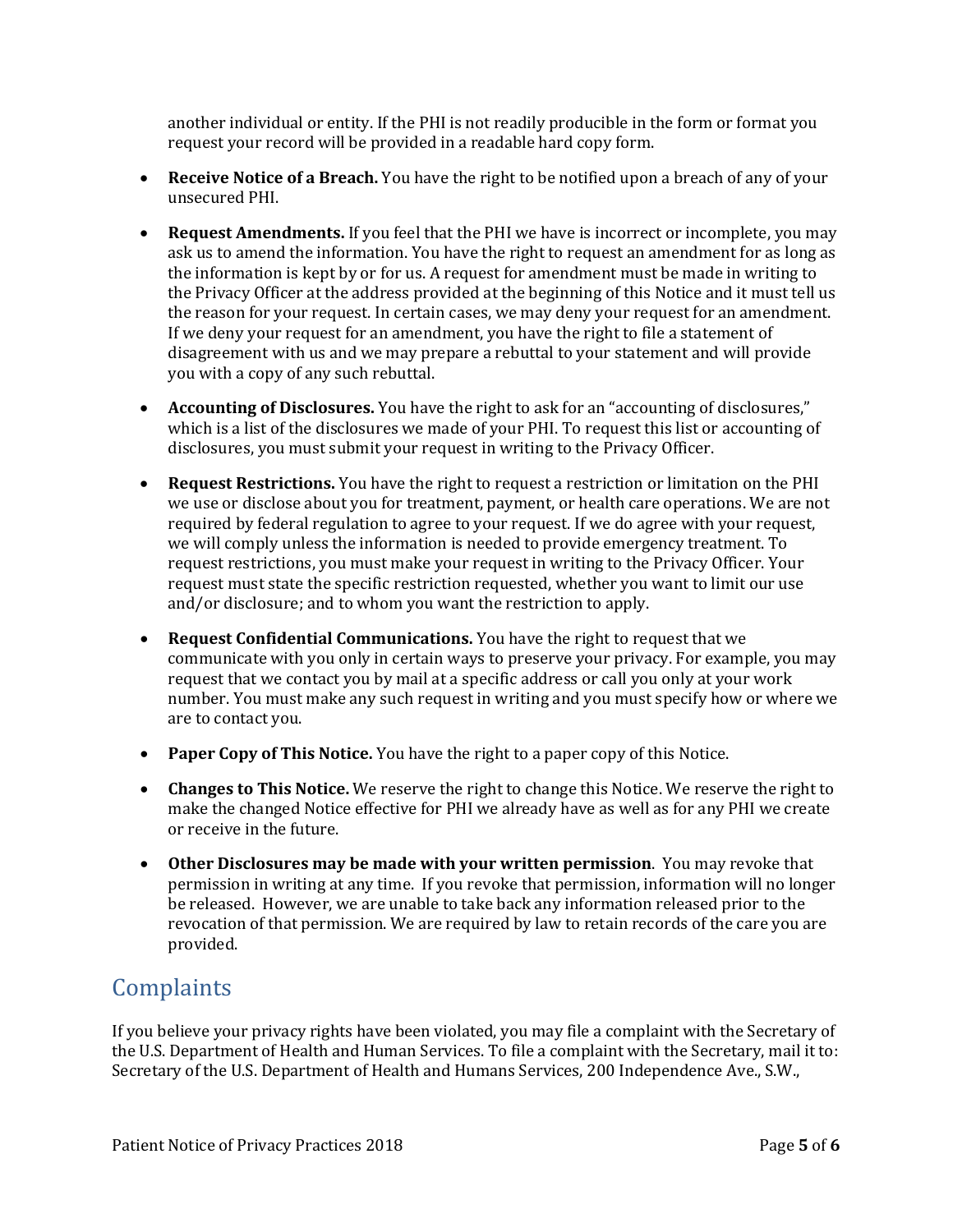Washington, D.C. 20201. Call (202) 619-0257 (or toll free (877) 696-6775 or go to the website of the Office for Civil Rights, www.hhs.gov/ocr/hipaa/, for more information. **You will not be penalized for filing a complaint.** 

**Revised: June 2018**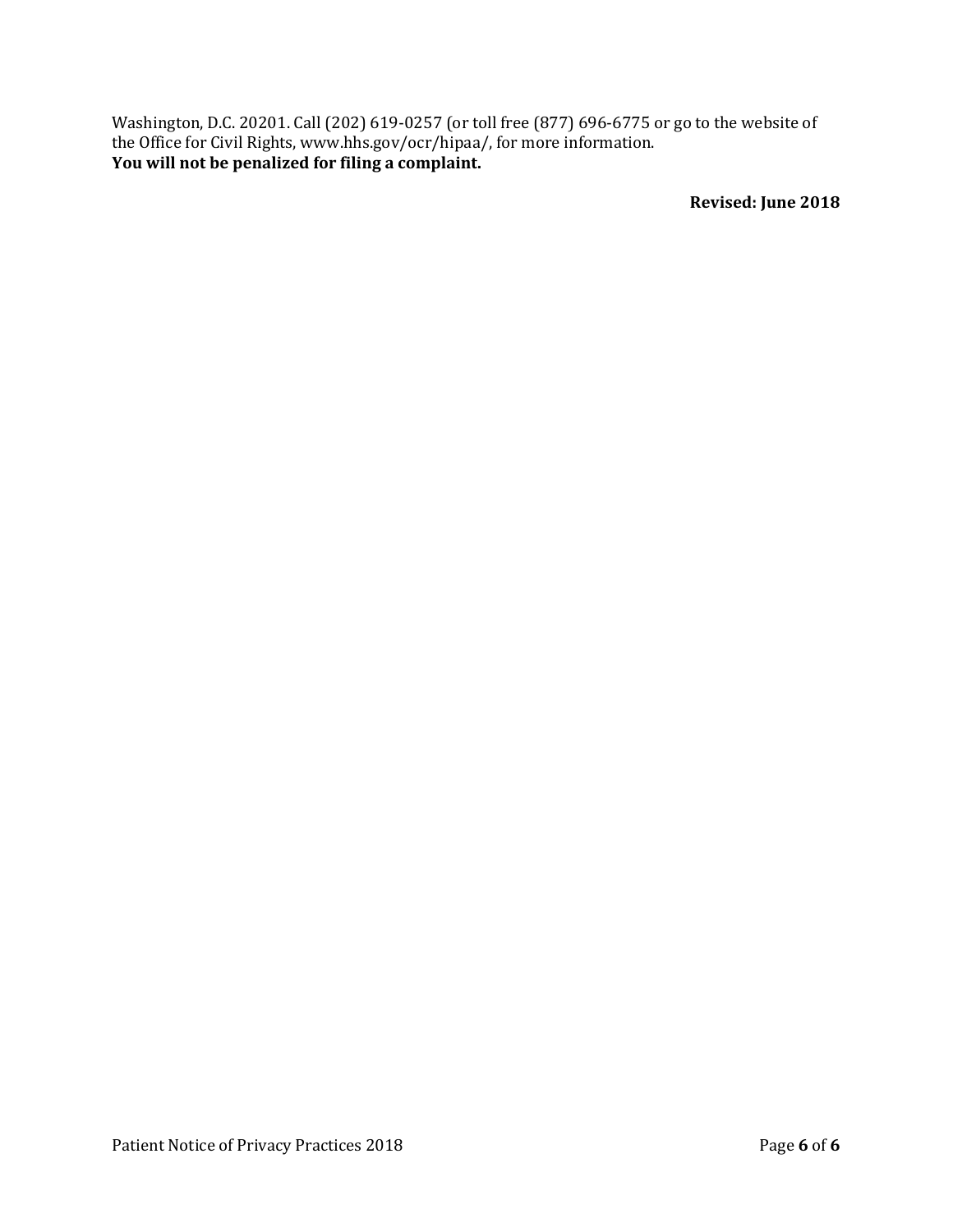

*Ridgeview is committed to providing high quality behavioral health services through prevention, treatment of mental ilness and substance abuse, and support to improve the overal health, wel-being, recovery, and hope of the people we serve.*

**Additional Rights under TennCare:** You have the right to change plans, appeal decisions, and/ or disenroll from TennCare at any time

**Other advocacy services that you may contact:** 

**Mental Health Association of East Tennessee – 865-584-9125**

> **National Alliance for the Mentally Ill-865-602-7807**

**Disability Law and Advocacy center of Tennessee – 865-689-9020**

**Tennessee Mental Health Consumer Association -865-584-3638** 



## **HOPE | HEALING | RECOVERY**

#### **Complaints / grievances**

Please notify staff immediately of any quality or safety concerns. Other resources include:

**Ridgeview Quality Director - 865-482-1076** 

**Tennessee Department of Mental Health and Consumer Affairs – 1-800-560-5767** 

**Joint commission – 1-800-994-6601** 

**TennCare Partner Advocacy – 1-800-758-1638**

#### **RIDGEVIEW BEHAVIORAL HEALTH SERVICES**

240 W. Tyrone Road, Oak Ridge, TN 37830 865.482.1076

> [www.ridgeview.com](http://www.ridgeview.com) Follow us on Facebook



*No person is, on the ground of race, color, religion, gender, gender expression, national origin, age, sexual orientation, or disability, excluded fom participation in, or denied benefits of, or be other subjected to discrimination in any program or activity of Ridgeview Behavioral Health Services.*

## **PATIENT RIGHTS AND RESPONSIBILITIES**



# *my* **Patient**<br>RIGHTS